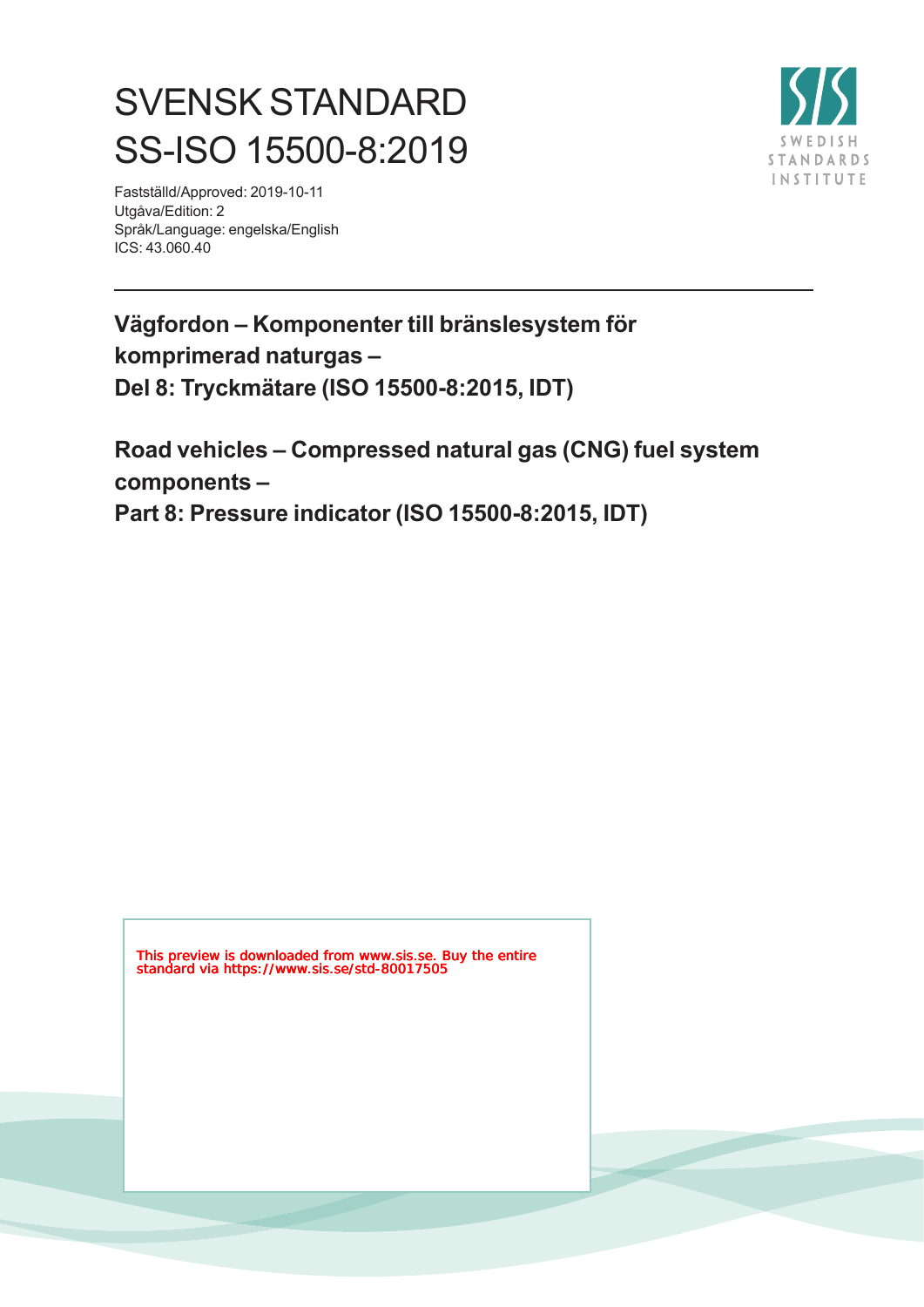# Standarder får världen att fungera

*SIS (Swedish Standards Institute) är en fristående ideell förening med medlemmar från både privat och offentlig sektor. Vi är en del av det europeiska och globala nätverk som utarbetar internationella standarder. Standarder är dokumenterad kunskap utvecklad av framstående aktörer inom industri, näringsliv och samhälle och befrämjar handel över gränser, bidrar till att processer och produkter blir säkrare samt effektiviserar din verksamhet.* 

#### **Delta och påverka**

Som medlem i SIS har du möjlighet att påverka framtida standarder inom ditt område på nationell, europeisk och global nivå. Du får samtidigt tillgång till tidig information om utvecklingen inom din bransch.

#### **Ta del av det färdiga arbetet**

Vi erbjuder våra kunder allt som rör standarder och deras tillämpning. Hos oss kan du köpa alla publikationer du behöver – allt från enskilda standarder, tekniska rapporter och standardpaket till handböcker och onlinetjänster. Genom vår webbtjänst e-nav får du tillgång till ett lättnavigerat bibliotek där alla standarder som är aktuella för ditt företag finns tillgängliga. Standarder och handböcker är källor till kunskap. Vi säljer dem.

#### **Utveckla din kompetens och lyckas bättre i ditt arbete**

Hos SIS kan du gå öppna eller företagsinterna utbildningar kring innehåll och tillämpning av standarder. Genom vår närhet till den internationella utvecklingen och ISO får du rätt kunskap i rätt tid, direkt från källan. Med vår kunskap om standarders möjligheter hjälper vi våra kunder att skapa verklig nytta och lönsamhet i sina verksamheter.

**Vill du veta mer om SIS eller hur standarder kan effektivisera din verksamhet är du välkommen in på www.sis.se eller ta kontakt med oss på tel 08-555 523 00.**

# Standards make the world go round

*SIS (Swedish Standards Institute) is an independent non-profit organisation with members from both the private and public sectors. We are part of the European and global network that draws up international standards. Standards consist of documented knowledge developed by prominent actors within the industry, business world and society. They promote cross-border trade, they help to make processes and products safer and they streamline your organisation.*

#### **Take part and have influence**

As a member of SIS you will have the possibility to participate in standardization activities on national, European and global level. The membership in SIS will give you the opportunity to influence future standards and gain access to early stage information about developments within your field.

#### **Get to know the finished work**

We offer our customers everything in connection with standards and their application. You can purchase all the publications you need from us - everything from individual standards, technical reports and standard packages through to manuals and online services. Our web service e-nav gives you access to an easy-to-navigate library where all standards that are relevant to your company are available. Standards and manuals are sources of knowledge. We sell them.

#### **Increase understanding and improve perception**

With SIS you can undergo either shared or in-house training in the content and application of standards. Thanks to our proximity to international development and ISO you receive the right knowledge at the right time, direct from the source. With our knowledge about the potential of standards, we assist our customers in creating tangible benefit and profitability in their organisations.

**If you want to know more about SIS, or how standards can streamline your organisation, please visit www.sis.se or contact us on phone +46 (0)8-555 523 00**



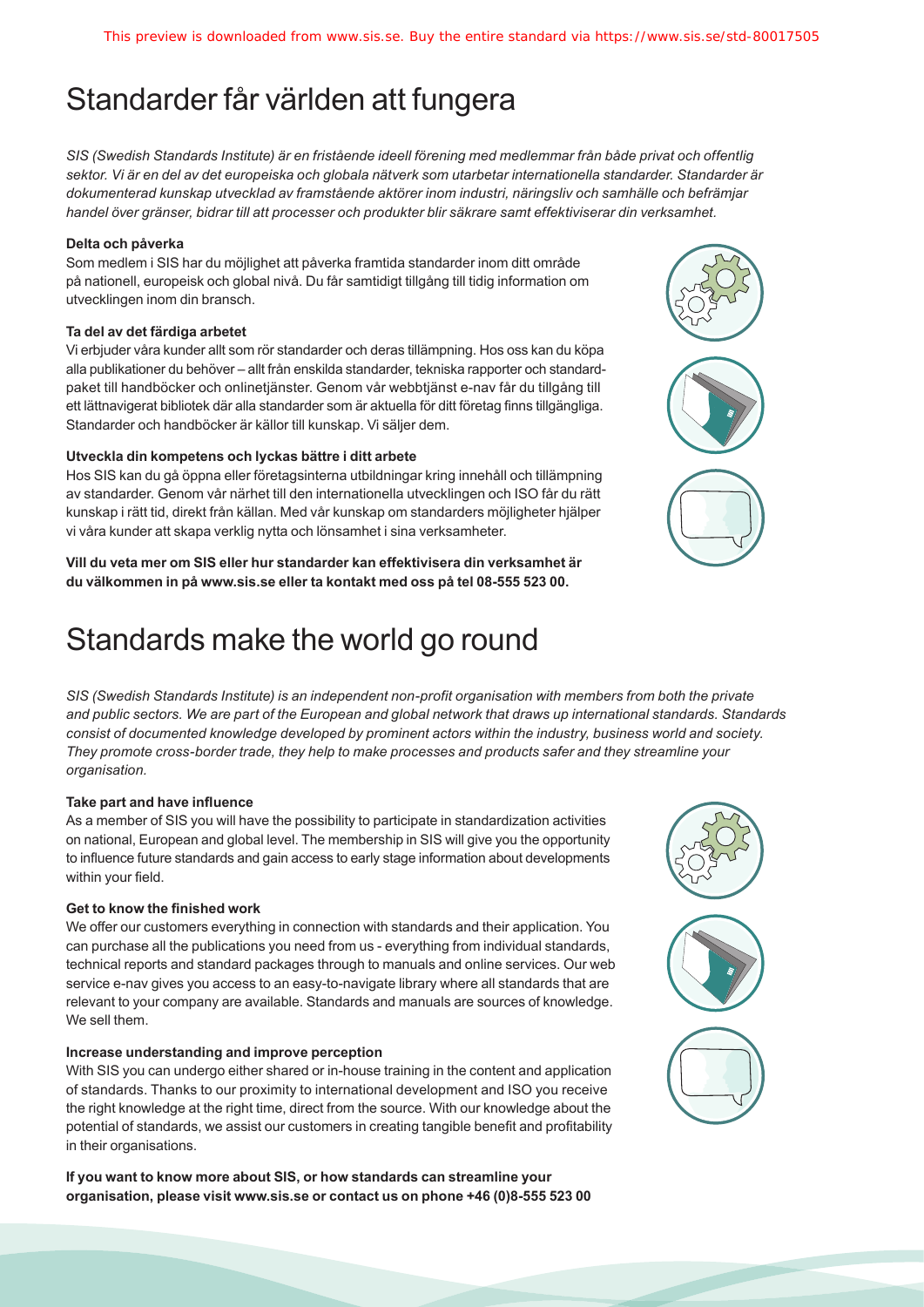Den internationella standarden ISO 15500-8:2015 gäller som svensk standard. Detta dokument innehåller den officiella engelska versionen av ISO 15500-8:2015.

Denna standard ersätter SS-ISO 15500-8, utgåva 1

The International Standard ISO 15500-8:2015 has the status of a Swedish Standard. This document contains the official English version of ISO 15500-8:2015.

This standard supersedes the SS-ISO 15500-8, edition 1

© Copyright/Upphovsrätten till denna produkt tillhör SIS, Swedish Standards Institute, Stockholm, Sverige. Användningen av denna produkt regleras av slutanvändarlicensen som återfinns i denna produkt, se standardens sista sidor.

© Copyright SIS, Swedish Standards Institute, Stockholm, Sweden. All rights reserved. The use of this product is governed by the end-user licence for this product. You will find the licence in the end of this document.

*Upplysningar om sakinnehållet i standarden lämnas av SIS, Swedish Standards Institute, telefon 08-555 520 00. Standarder kan beställas hos SIS som även lämnar allmänna upplysningar om svensk och utländsk standard.*

*Information about the content of the standard is available from the Swedish Standards Institute (SIS), telephone +46 8 555 520 00. Standards may be ordered from SIS, who can also provide general information about Swedish and foreign standards.*

Denna standard är framtagen av kommittén för Motorer i bilar, SIS/TK 220.

Har du synpunkter på innehållet i den här standarden, vill du delta i ett kommande revideringsarbete eller vara med och ta fram andra standarder inom området? Gå in på www.sis.se - där hittar du mer information.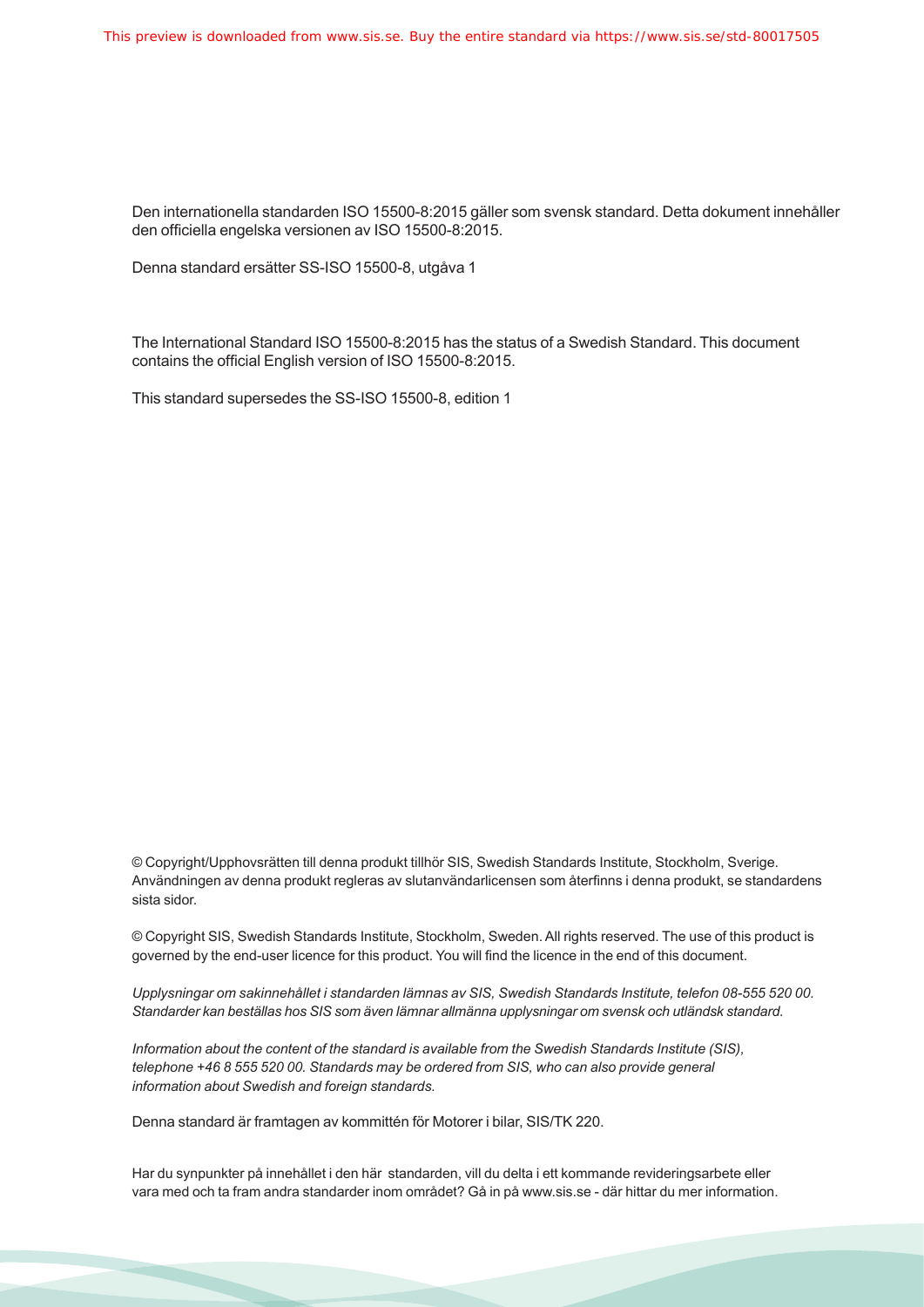# **Contents**

| 3  |     |  |  |
|----|-----|--|--|
|    |     |  |  |
| 5. |     |  |  |
| 6  |     |  |  |
|    | 6.1 |  |  |
|    | 6.2 |  |  |
|    | 6.3 |  |  |
|    | 6.4 |  |  |
|    | 6.5 |  |  |
|    | 6.6 |  |  |
|    |     |  |  |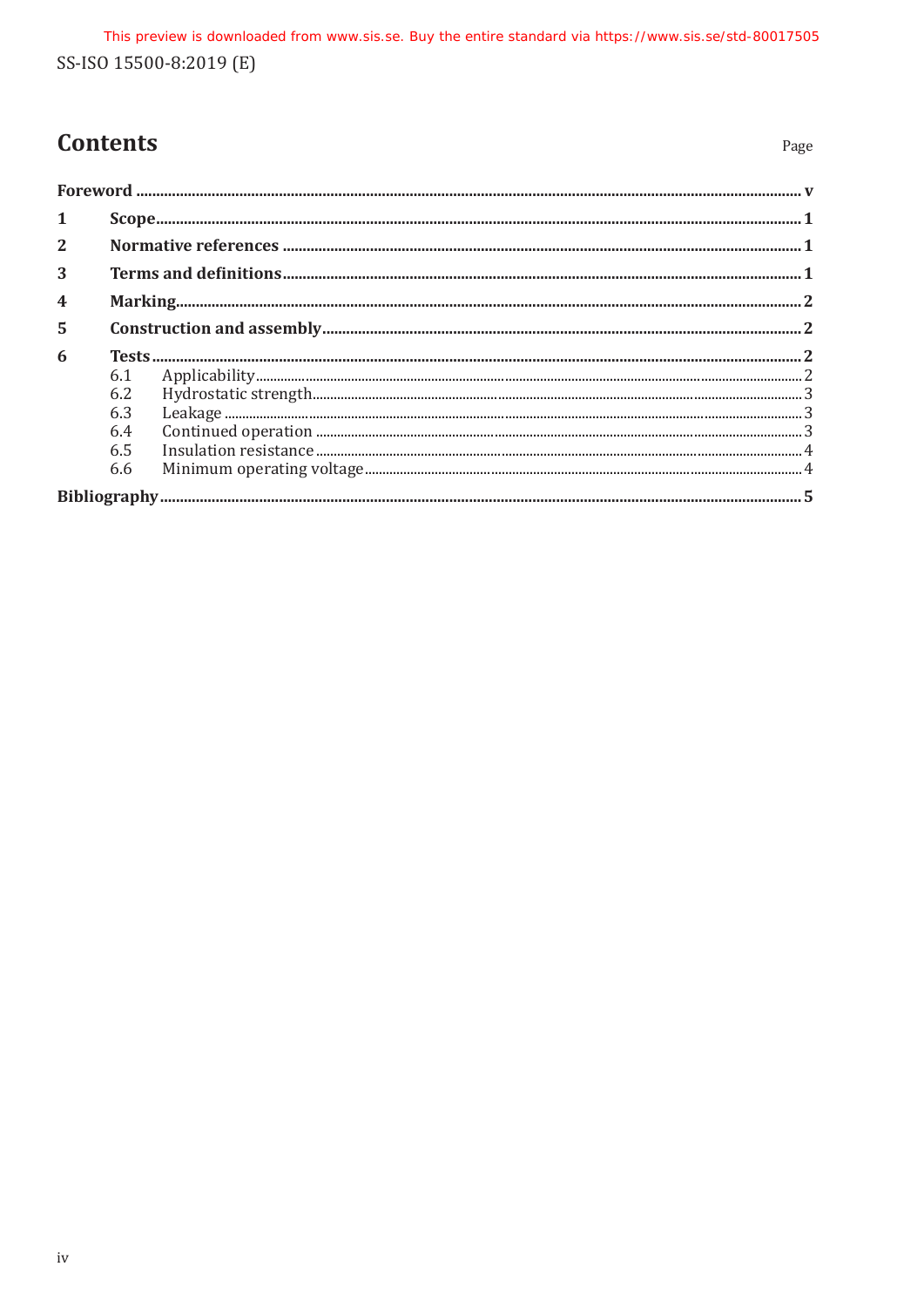# <span id="page-4-0"></span>**Foreword**

ISO (the International Organization for Standardization) is a worldwide federation of national standards bodies (ISO member bodies). The work of preparing International Standards is normally carried out through ISO technical committees. Each member body interested in a subject for which a technical committee has been established has the right to be represented on that committee. International organizations, governmental and non-governmental, in liaison with ISO, also take part in the work. ISO collaborates closely with the International Electrotechnical Commission (IEC) on all matters of electrotechnical standardization.

The procedures used to develop this document and those intended for its further maintenance are described in the ISO/IEC Directives, Part 1. In particular the different approval criteria needed for the different types of ISO documents should be noted. This document was drafted in accordance with the editorial rules of the ISO/IEC Directives, Part 2 (see [www.iso.org/directives\)](http://www.iso.org/directives).

Attention is drawn to the possibility that some of the elements of this document may be the subject of patent rights. ISO shall not be held responsible for identifying any or all such patent rights. Details of any patent rights identified during the development of the document will be in the Introduction and/or on the ISO list of patent declarations received (see [www.iso.org/patents](http://www.iso.org/patents)).

Any trade name used in this document is information given for the convenience of users and does not constitute an endorsement.

For an explanation on the meaning of ISO specific terms and expressions related to conformity assessment, as well as information about ISO's adherence to the WTO principles in the Technical Barriers to Trade (TBT) see the following URL: [Foreword - Supplementary information](http://www.iso.org/iso/home/standards_development/resources-for-technical-work/foreword.htm)

The committee responsible for this document is ISO/TC 22, *Road vehicles*, Subcommittee SC 41, *Specific aspects for gaseous fuels*.

This second edition cancels and replaces the first edition (ISO 15500-8:2001), which has been technically revised.

ISO 15500 consists of the following parts, under the general title *Road vehicles — Compressed natural gas (CNG) fuel system components*:

- *Part 1: General requirements and definitions*
- *Part 2: Performance and general test methods*
- *Part 3: Check valve*
- *Part 4: Manual valve*
- *Part 5: Manual cylinder valve*
- *Part 6: Automatic valve*
- *Part 7: Gas injector*
- *Part 8: Pressure indicator*
- *Part 9: Pressure regulator*
- *Part 10: Gas-flow adjuster*
- *Part 11: Gas/air mixer*
- *Part 12: Pressure relief valve (PRV)*
- *Part 13: Pressure relief device (PRD)*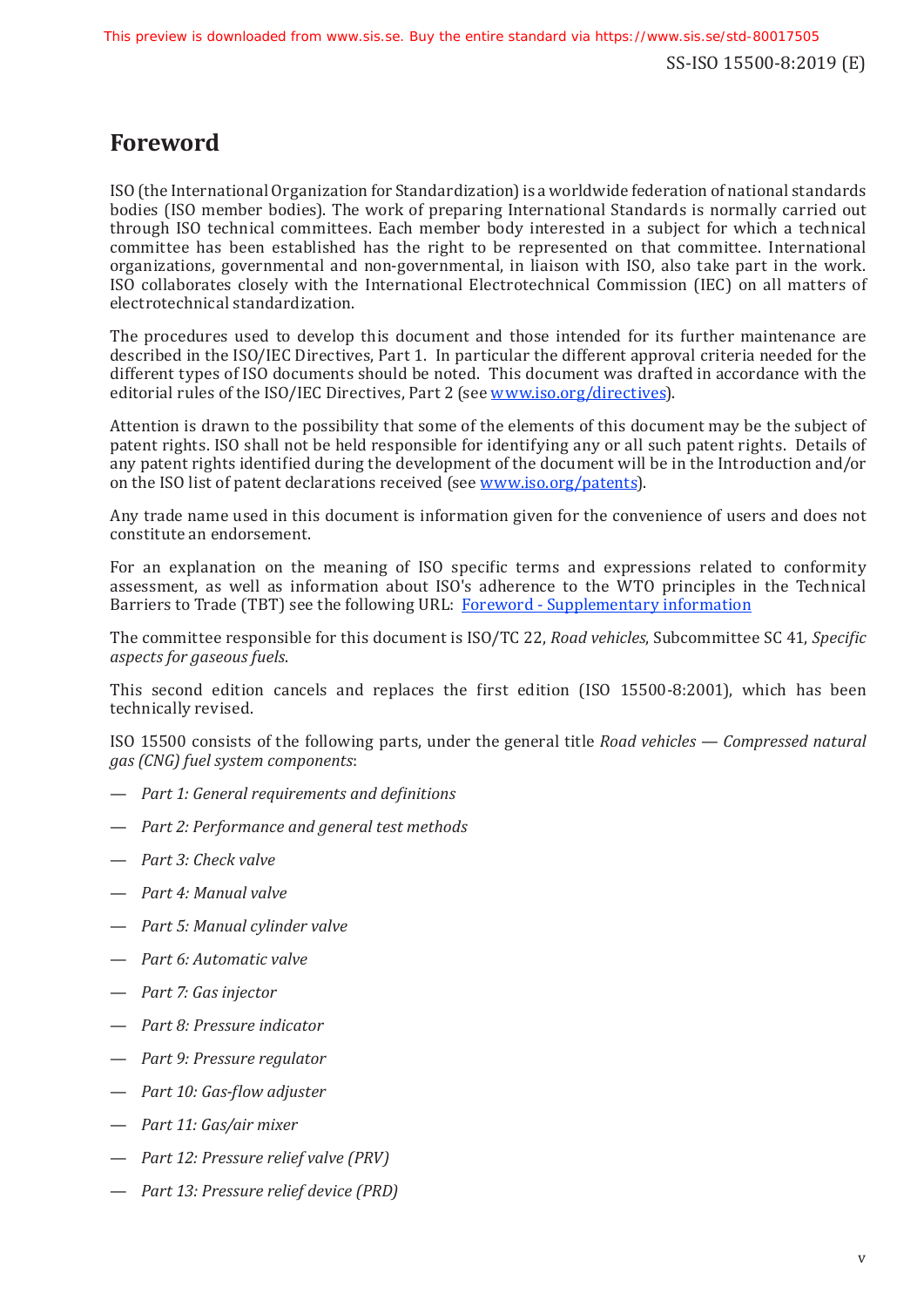SS-ISO 15500-8:2019 (E) This preview is downloaded from www.sis.se. Buy the entire standard via https://www.sis.se/std-80017505

- *Part 14: Excess flow valve*
- *Part 15: Gas-tight housing and ventilation hose*
- *Part 16: Rigid fuel line in stainless steel*
- *Part 17: Flexible fuel line*
- *Part 18: Filter*
- *Part 19: Fittings*
- *Part 20: Rigid fuel line in material other than stainless steel*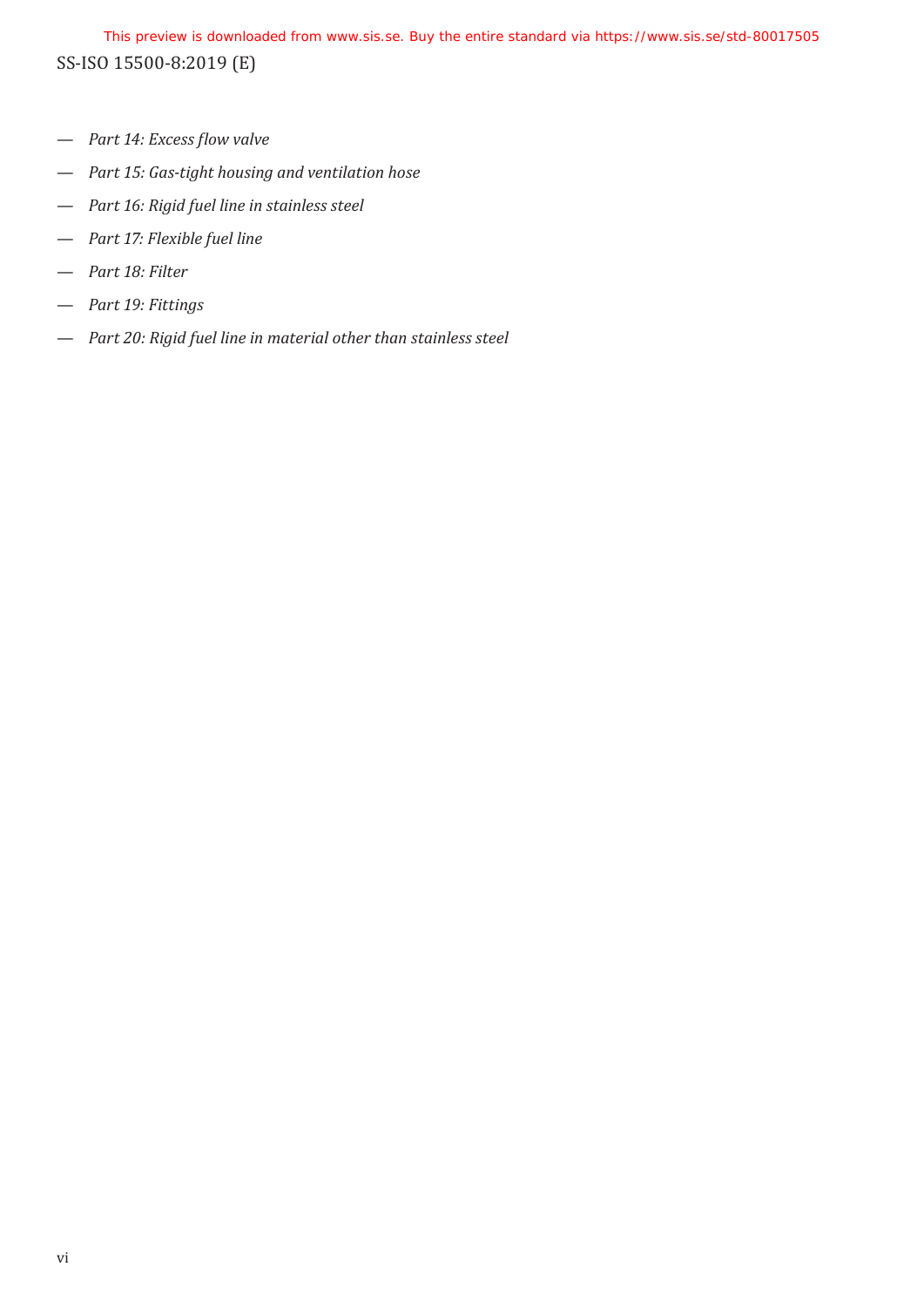# **Road vehicles — Compressed natural gas (CNG) fuel system components —**

# Part 8: **Pressure indicator**

## <span id="page-6-0"></span>**1 Scope**

This part of ISO 15500 specifies tests and requirements for the pressure indicator, a compressed natural gas fuel system component intended for use on the types of motor vehicles defined in ISO 3833.

This part of ISO 15500 is applicable to vehicles using natural gas in accordance with ISO 15403-1 (monofuel, bi-fuel, or dual-fuel applications). It is not applicable to the following:

- a) liquefied natural gas (LNG) fuel system components located upstream of, and including, the vaporizer;
- b) fuel containers;
- c) stationary gas engines;
- d) container mounting hardware;
- e) electronic fuel management;
- f) refuelling receptacles.

NOTE 1 It is recognized that miscellaneous components not specifically covered herein can be examined to meet the criteria of this part of ISO 15500 and tested according to the appropriate functional tests.

NOTE 2 All references to pressure in this part of ISO 15500 are to be considered gauge pressures unless otherwise specified.

NOTE 3 This part of ISO 15500 is based upon a service pressure for natural gas as a fuel of 20 MPa [200 bar<sup>1]</sup>] settled at 15 °C. Other service pressures can be accommodated by adjusting the pressure by the appropriate factor (ratio). For example, a 25 MPa (250 bar) service pressure system will require pressures to be multiplied by 1,25.

### <span id="page-6-1"></span>**2 Normative references**

The following documents, in whole or in part, are normatively referenced in this document and are indispensable for its application. For dated references, only the edition cited applies. For undated references, the latest edition of the referenced document (including any amendments) applies.

ISO 15500-1, *Road vehicles — Compressed natural gas (CNG) fuel system components — Part 1: General requirements and definitions*

ISO 15500-2: $-2$ ), Road vehicles — Compressed natural gas (CNG) fuel system components — Part 2: Performance and general test methods

### <span id="page-6-2"></span>**3 Terms and definitions**

For the purposes of this document, the terms and definitions given in ISO 15500-1 apply.

<sup>1)</sup>  $1 \text{ bar} = 0.1 \text{ MPa} = 10^5 \text{ Pa}$ ;  $1 \text{ MPa} = 1 \text{ N/mm}^2$ .

<sup>2)</sup> To be published. (Revision of ISO 15500-2:2012)